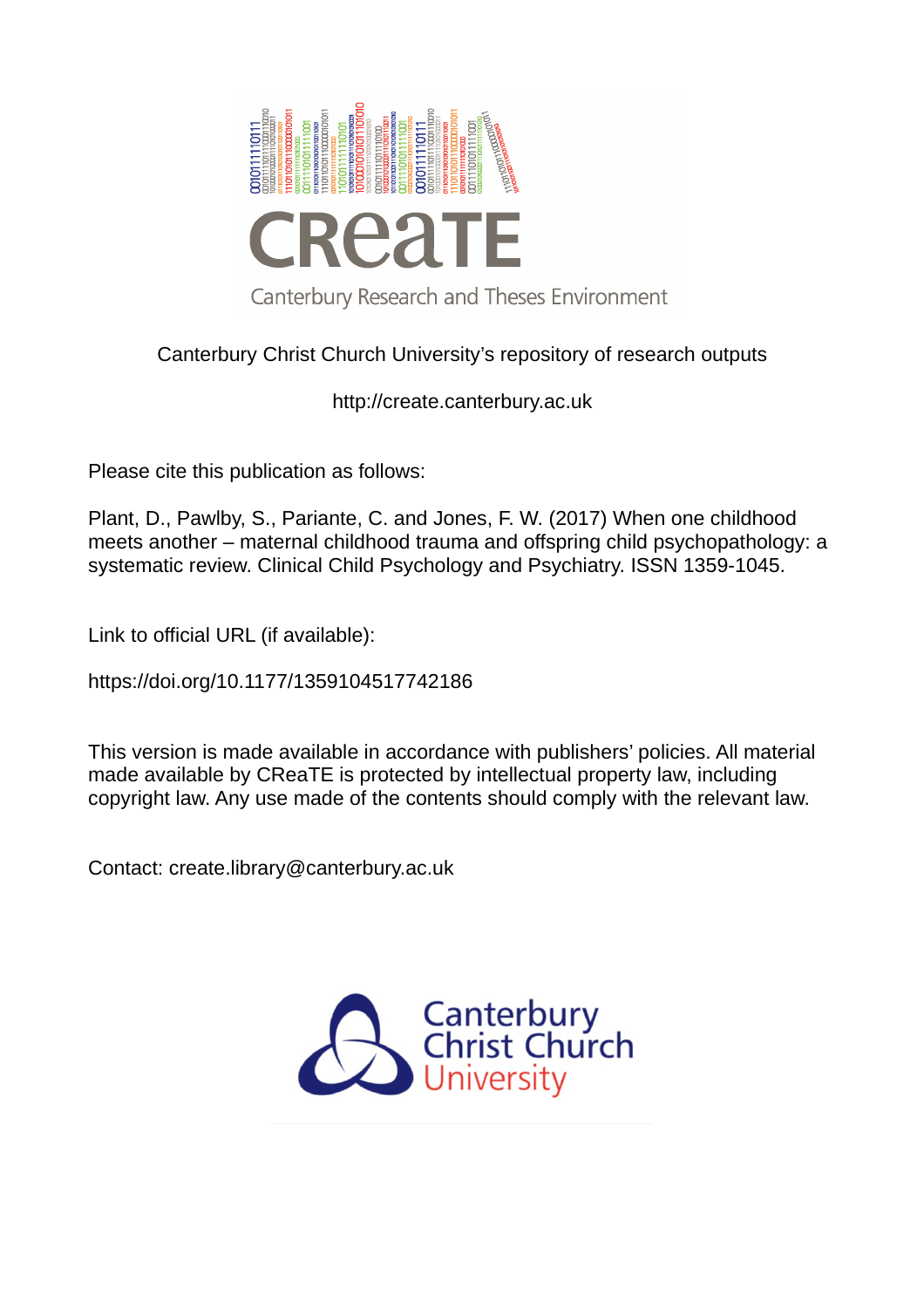| Table 1. Summary of reviewed studies |             |                      |                                                              |                                                                                                                                                                                                   |                                                                                                                                   |                                                                                                                                                                                                                                                                                                                                                                                                              |
|--------------------------------------|-------------|----------------------|--------------------------------------------------------------|---------------------------------------------------------------------------------------------------------------------------------------------------------------------------------------------------|-----------------------------------------------------------------------------------------------------------------------------------|--------------------------------------------------------------------------------------------------------------------------------------------------------------------------------------------------------------------------------------------------------------------------------------------------------------------------------------------------------------------------------------------------------------|
| First author,<br>year                | Country     | Design,<br>setting   | Sample                                                       | <b>Maternal child</b><br>maltreatment                                                                                                                                                             | Child<br>psychopathology                                                                                                          | <b>Relevant findings</b>                                                                                                                                                                                                                                                                                                                                                                                     |
| Myhre, 2014                          | Norway      | Cohort,<br>community | 25,452 pregnant<br>women followed<br>to child age 3<br>years | <b>Emotional abuse</b><br>(8%), physical<br>abuse, sexual<br>abuse (9%<br>physical/ sexual,<br>$18\%$ any);<br>questions based<br>on the NorAQ                                                    | Externalising<br>problems ( $M = 5.8$ , SD<br>$= 3.1$ ) at 3 years; CBCL<br>(parental reports)                                    | (+) Maternal emotional abuse<br>and physical/ sexual abuse<br>predicted externalising<br>problems, adjusted for<br>maternal age, education,<br>marital status, adulthood<br>abuse & child gender<br>(emotional abuse: $B = 0.6$ , 95%<br>CI [0.4, 0.7]; physical/sexual<br>abuse: B = 0.4, 95% CI [0.3,<br>0.6]). Effect partially mediated<br>by maternal psychological<br>distress                         |
| Rijlaarsdam,<br>2014                 | Netherlands | Cohort,<br>community | 4,438 pregnant<br>women followed<br>to child age 6<br>years  | Physical abuse,<br>emotional abuse,<br>sexual abuse,<br>emotional<br>neglect, physical<br>neglect (6%<br>physical<br>abuse/neglect,<br>8% emotional<br>abuse/neglect,<br>6% sexual<br>abuse); CTQ | Internalising (11%) &<br>externalising (7%)<br>problems at 6 years;<br><b>CBCL</b> (parental<br>reports) & BPI (child<br>reports) | (+) MCM associated with<br>internalising problems and BPI<br>externalising, & predicted<br>CBCL internalising, adjusted for<br>maternal age, ethnicity, marital<br>status, education, parity,<br>family income, child prior total<br>problems, age & gender ( $\beta$ =<br>0.04). Effect partially mediated<br>by maternal psychological<br>distress.<br>Indirect effect of MCM on<br>externalising problems |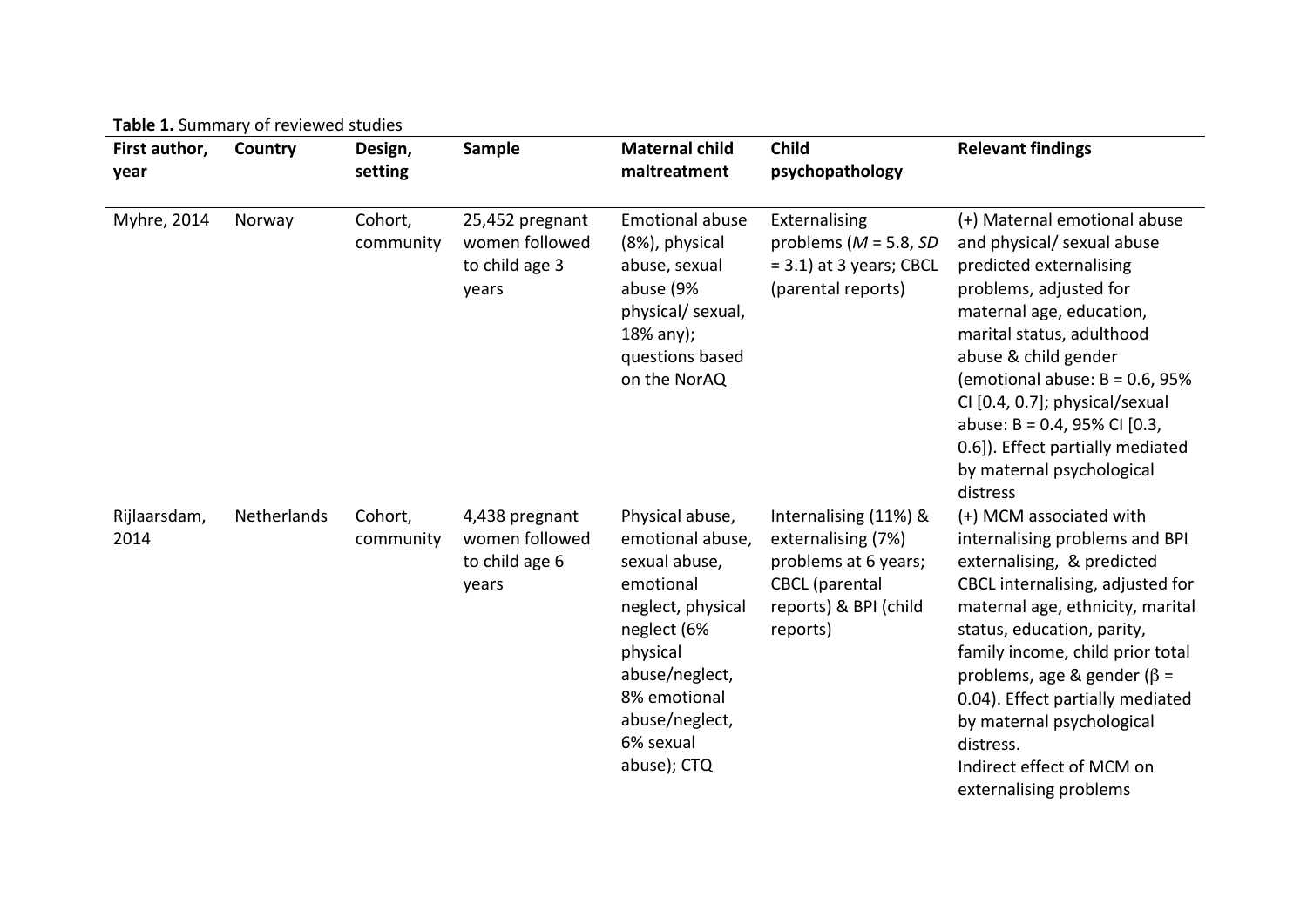| First author,<br>year | Country    | Design,<br>setting             | Sample                                                                                                                          | <b>Maternal child</b><br>maltreatment                                                                               | Child<br>psychopathology                                                                                                                                                                                                                                                                                                                              | <b>Relevant findings</b>                                                                                                                                                                                                                                                                                                                                            |
|-----------------------|------------|--------------------------------|---------------------------------------------------------------------------------------------------------------------------------|---------------------------------------------------------------------------------------------------------------------|-------------------------------------------------------------------------------------------------------------------------------------------------------------------------------------------------------------------------------------------------------------------------------------------------------------------------------------------------------|---------------------------------------------------------------------------------------------------------------------------------------------------------------------------------------------------------------------------------------------------------------------------------------------------------------------------------------------------------------------|
|                       |            |                                |                                                                                                                                 |                                                                                                                     |                                                                                                                                                                                                                                                                                                                                                       | (CBCL/BPI) through parental<br>psychological distress & harsh<br>discipline                                                                                                                                                                                                                                                                                         |
| Min, 2013             | <b>USA</b> | Cohort,<br>community           | 231 mother-child<br>dyads identified<br>as high risk for<br>pregnancy drug<br>use followed from<br>childbirth to age 9<br>years | Physical abuse,<br>emotional abuse,<br>sexual abuse,<br>emotional<br>neglect, physical<br>neglect (50%<br>any); CTQ | Total problems<br>(internalising,<br>externalising,<br>attention) & DSM-IV<br>disorder symptoms<br>(internalising,<br>externalising,<br>attention; $M = 20.5$ ,<br>$SD = 9.9$ , INT; $M = 3.9$ ,<br>$SD = 3.6$ , EXT; $M = 6.6$ ,<br>$SD = 4.3$ , ATT) at 9<br>years; CBCL (parental<br>reports, problems), DI<br>(child reports, DSM-IV<br>symptoms) | (+) MCM predicted maternal-<br>rated problems (latent factor:<br>INT, EXT, ATT), adjusted for<br>maternal age, education &<br>ethnicity ( $\beta$ = 0.15). Effect<br>partially mediated by maternal<br>psychological distress.<br>Indirect effect of MCM on<br>DSM-IV disorder symptoms<br>(latent factor: INT, EXT, ATT)<br>through maternal low social<br>support |
| Miranda,<br>2013      | Spain      | Cross-<br>sectional,<br>clinic | 327 outpatient<br>adolescents (8-17<br>years) & their<br>mothers                                                                | Sexual abuse,<br>physical abuse,<br>emotional abuse<br>$(14%$ any);<br>structured<br>interview                      | Internalising (36%) &<br>externalising (33%)<br>problems at 8-17<br>years; CBCL (parental<br>reports)                                                                                                                                                                                                                                                 | (+) MCM associated with<br>externalising problems $(r_b =$<br>0.11). Effect fully mediated by<br>maternal psychological<br>distress, adjusted for child age<br>& gender                                                                                                                                                                                             |
| Plant, 2013           | <b>UK</b>  | Cohort,<br>community           | 125 pregnant<br>women followed<br>to child age 16                                                                               | Physical abuse,<br>sexual abuse,<br>emotional                                                                       | DSM-IV DBDs ( $M =$<br>$2.8, SD = 4.3, 11$<br>years; $M = 2.7$ , $SD =$                                                                                                                                                                                                                                                                               | (+) MCM associated with DBDs<br>symptoms (latent factor: 11, 16<br>years; $r_b$ = 0.3). Effect fully                                                                                                                                                                                                                                                                |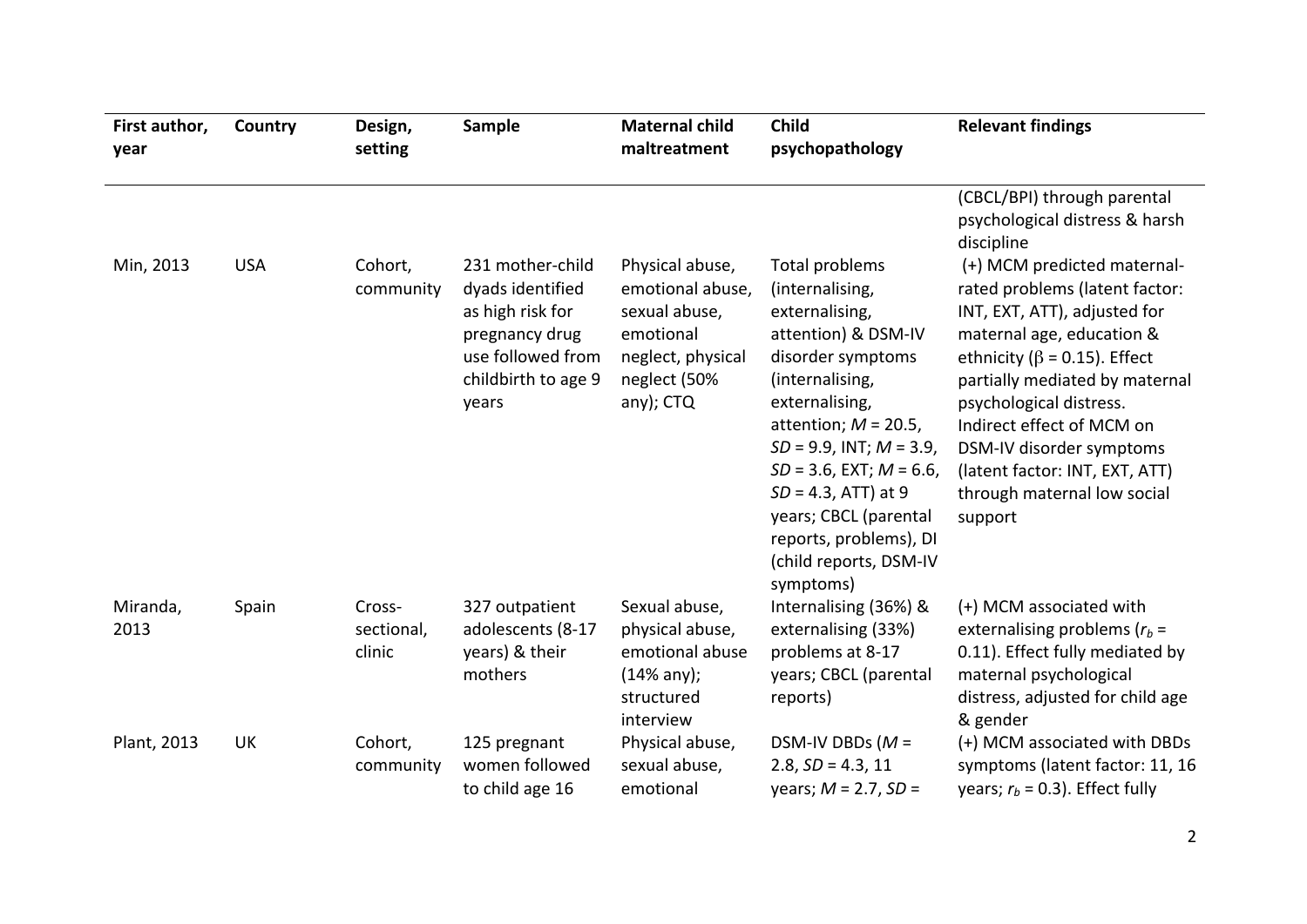| First author,<br>year | Country    | Design,<br>setting             | Sample                                                           | <b>Maternal child</b><br>maltreatment                                                          | Child<br>psychopathology                                                                                                                                                                                                                                                   | <b>Relevant findings</b>                                                                                                                                                                                                                                                                                                         |
|-----------------------|------------|--------------------------------|------------------------------------------------------------------|------------------------------------------------------------------------------------------------|----------------------------------------------------------------------------------------------------------------------------------------------------------------------------------------------------------------------------------------------------------------------------|----------------------------------------------------------------------------------------------------------------------------------------------------------------------------------------------------------------------------------------------------------------------------------------------------------------------------------|
|                       |            |                                | years                                                            | neglect, physical<br>neglect (18% any<br>$2+)$ ; semi-<br>structured<br>interview              | 4.1, 16 years) &<br>depression ( $M = 0.6$ ,<br>$SD = 0.9$ , 11 years; M<br>$= 1.2, SD = 1.3, 16$<br>years) symptoms at<br>11 & 16 years; CAPA<br>(combined parental &<br>child reports)                                                                                   | mediated by child<br>maltreatment & moderated by<br>maternal depression, adjusted<br>for maternal age, education,<br>child ethnicity & gender                                                                                                                                                                                    |
| Miranda,<br>2011      | Spain      | Cross-<br>sectional,<br>clinic | 547 outpatient<br>adolescents (8-17<br>years) & their<br>parents | Emotional abuse,<br>sexual abuse,<br>physical abuse<br>$(12%$ any);<br>structured<br>interview | Internalising,<br>externalising<br>problems & DSM-IV<br>disorder diagnoses<br>(DBDs, mood, anxiety,<br>eating, elimination<br>disorders) at 8-17<br>years; CBCL (parental<br>reports, problems),<br>DICA-IV (combined<br>parental & child<br>reports, DSM-IV<br>diagnoses) | (+) MCM associated with<br>externalising problems, eating<br>disorders & total DSM-IV<br>diagnoses. MCM predicted<br>DBDs diagnoses, adjusted for<br>maternal and paternal DSM-IV<br>diagnoses, partner violence,<br>child age, gender, comorbid<br>DSM-IV diagnoses & physical<br>punishment (OR = $1.9$ , 95% CI<br>[1.0, 3.6] |
| Lang, 2010            | <b>USA</b> | Cohort,<br>community           | 31 pregnant<br>women followed<br>to child age 1 year             | Emotional abuse,<br>physical abuse,<br>sexual abuse;<br>CTQ subscales                          | Affect at 1 year; IBQ-R<br>(parental reports)                                                                                                                                                                                                                              | (#) Maternal physical abuse<br>predicted negative affect ( $\beta$ =<br>0.5), but maternal emotional<br>abuse negatively predicted<br>negative affect ( $\beta$ = -0.6),<br>adjusted for maternal                                                                                                                                |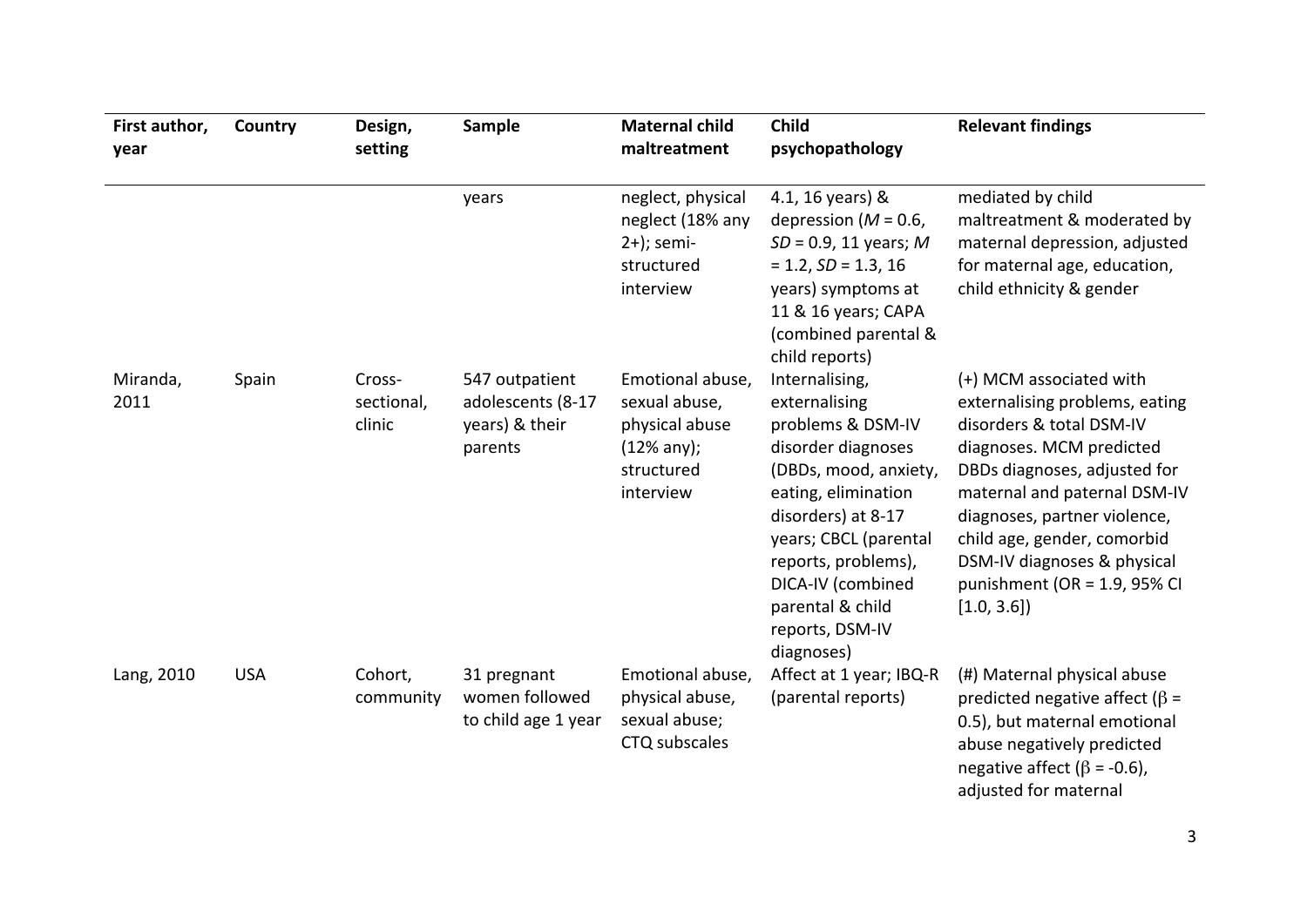| First author,<br>year | Country    | Design,<br>setting   | <b>Sample</b>                                                                                                             | <b>Maternal child</b><br>maltreatment                                                                   | Child<br>psychopathology                                                                                                                                                                                                                | <b>Relevant findings</b>                                                                                                                                                                                                                                                                               |
|-----------------------|------------|----------------------|---------------------------------------------------------------------------------------------------------------------------|---------------------------------------------------------------------------------------------------------|-----------------------------------------------------------------------------------------------------------------------------------------------------------------------------------------------------------------------------------------|--------------------------------------------------------------------------------------------------------------------------------------------------------------------------------------------------------------------------------------------------------------------------------------------------------|
| Collishaw,<br>2007    | UK         | Cohort,<br>community | 5,619 pregnant<br>women followed<br>to child age 7<br>years                                                               | Sexual abuse<br>$(11%)$ , physical<br>abuse (3%),<br>emotional abuse<br>(8%; 17% any);<br>questionnaire | Total problems<br>(internalising,<br>externalising) at 4 ( $M$<br>$= 8.8, SD = 4.5$ ) & 7<br>years ( $M = 7.7$ , $SD =$<br>4.9, parent; $M = 6.6$ ,<br>$SD = 6.1$ , teacher);<br>SDQ (parental &<br>teacher reports $-7$<br>years only) | postnatal depression & PTSD<br>(+) MCM associated with total<br>problems at 4 & 7 (parent &<br>teacher reports) and predicted<br>poorer adjustment trajectories<br>4-7 years (parent reports).<br>Effect fully mediated by<br>maternal psychological<br>distress, parenting hostility &<br>life events |
| Thompson,<br>2007     | <b>USA</b> | Cohort,<br>community | 197 mother-child<br>dyads identified<br>as high-risk for<br>child<br>maltreatment<br>followed from <2<br>years to 4 years | Physical abuse<br>(26%); semi-<br>structured<br>interview                                               | Total problems<br>(internalising,<br>externalising) at 4<br>years ( $M = 51.1$ , SD =<br>9.3, total problems);<br><b>CBCL</b> (parental<br>reports)                                                                                     | (+) Maternal physical abuse<br>predicted total problems,<br>adjusted for family income,<br>maternal education, age,<br>marital status, depression,<br>alcohol abuse, child<br>temperament, gender &<br>ethnicity ( $\beta$ = 0.2). Effect<br>partially mediated by maternal<br>parenting hostility     |
| Roberts,<br>2004      | UK         | Cohort,<br>community | 8,292 pregnant<br>women followed<br>to child age 4<br>years                                                               | Sexual abuse<br>$(4%)$ ;<br>questionnaire                                                               | Total problems<br>(internalising,<br>externalising) at 4<br>years; SDQ (parental<br>reports)                                                                                                                                            | (+) Maternal sexual abuse<br>predicted total problems,<br>adjusted for maternal<br>psychological distress ( $\beta$ = 0.4)<br>and childhood cruelty ( $\beta$ = 0.4).<br>Effect partially mediated by                                                                                                  |